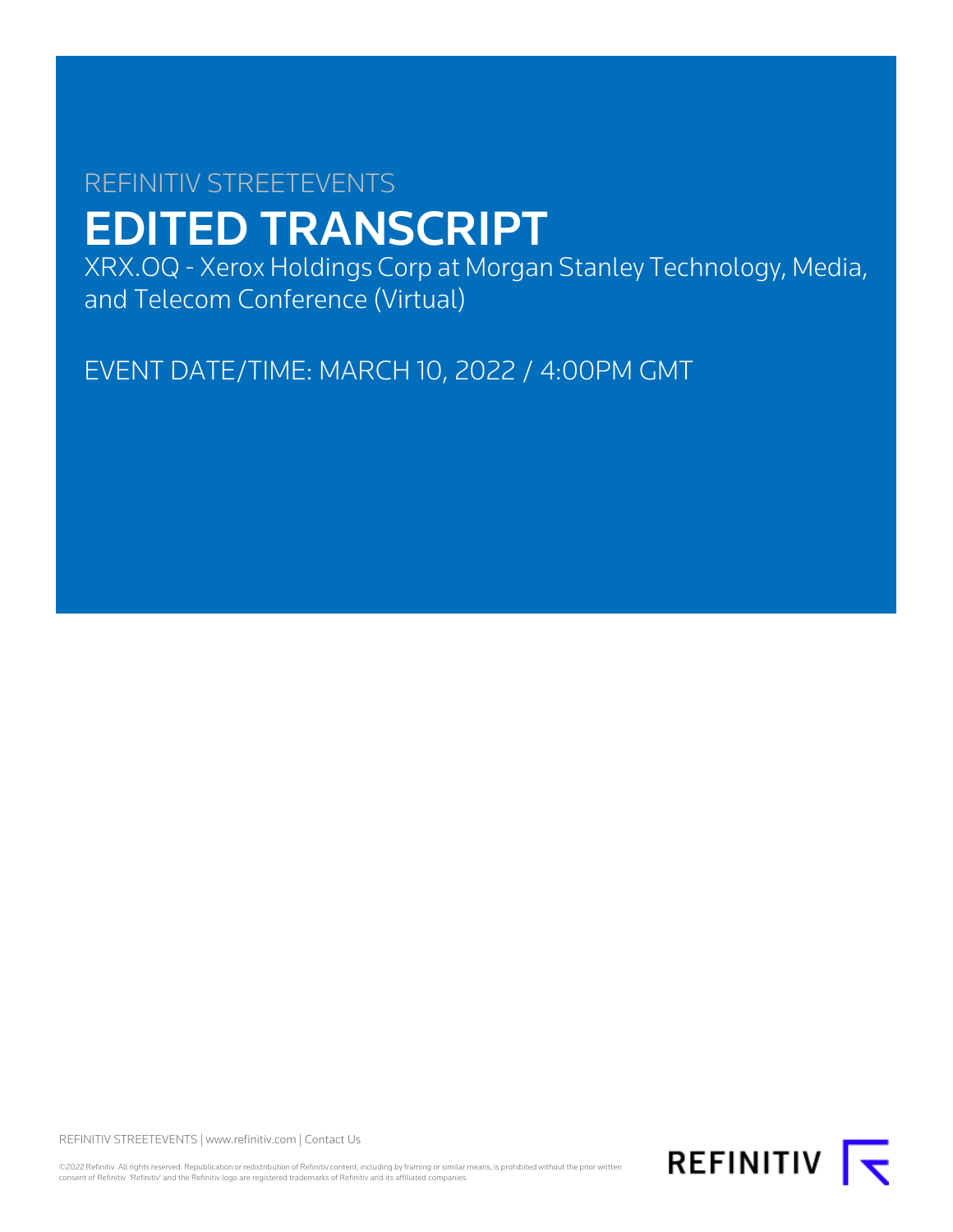# **CORPORATE PARTICIPANTS**

**[Xavier Heiss](#page-1-0)** Xerox Holdings Corporation - Executive VP & CFO

# **CONFERENCE CALL PARTICIPANTS**

**[Erik William Richard Woodring](#page-1-1)** Morgan Stanley, Research Division - Research Associate

# <span id="page-1-1"></span>**PRESENTATION**

## **Erik William Richard Woodring** - Morgan Stanley, Research Division - Research Associate

<span id="page-1-0"></span>Good morning, everyone. My name is Erik Woodring, IT hardware analyst here at Morgan Stanley. I am pleased to be joined here by Xavier Heiss, CFO of Xerox. Xavier has been at Xerox for 30 years, I believe. Held a number of different roles within the finance business, was recently announced CFO last year. So Xavier, thank you very much for joining us today.

#### **Xavier Heiss** - Xerox Holdings Corporation - Executive VP & CFO

Thank you, Erik. Good to be here.

# **QUESTIONS AND ANSWERS**

#### **Erik William Richard Woodring** - Morgan Stanley, Research Division - Research Associate

So quickly before we start, I want to inform you that Xerox Corporation statements that relate to future results and events are forward-looking statements and are based on Xerox Corporation's current expectations. Actual results and events in future periods may differ materially from those expressed or implied by these forward-looking statements because of a number of risks, uncertainties and other factors, including those discussed in Xerox's periodic statements filed with the SEC. Xerox Corporation assumes no obligation to update its forward-looking statements.

And then from my side, please also see the Morgan Stanley research disclosures website at www.morganstanley.com/researchdisclosures. If you have any questions, please reach out to your Morgan Stanley sales representative. Only a minute. Perfect.

Xavier, thank you for joining us today. You guys recently held your first Analyst Day in 3 years. You guided to low to mid-single-digit revenue growth through 2024. So let's start high level. Maybe just walk us through some of the building blocks for how you get to that growth forecast.

#### **Xavier Heiss** - Xerox Holdings Corporation - Executive VP & CFO

Yes. So as you mentioned it. So we have done this Investor Day and this Investor Day provided, I would call that, a lot of insight to our investor and shareholder. And for the first time, we have highlighted 4 pillars in our businesses.

And let's start with the largest one, print. Everybody is speaking about print here. So the first message we had there is first print is not dead, print is still there. And we were discussing just prior to the meeting about the presence back to the office. High correlation between vaccination rate and currently presence in the office on print volumes.

So our key, I would say, outline outcome out of the print there is print, in print, print is still a market, which is substantial in size, which is growing. If you do print plus MPS, the rate of growth is around 1%. And we are on print gaining share, and we are also extending beyond print and with what we call digital services and IT services.



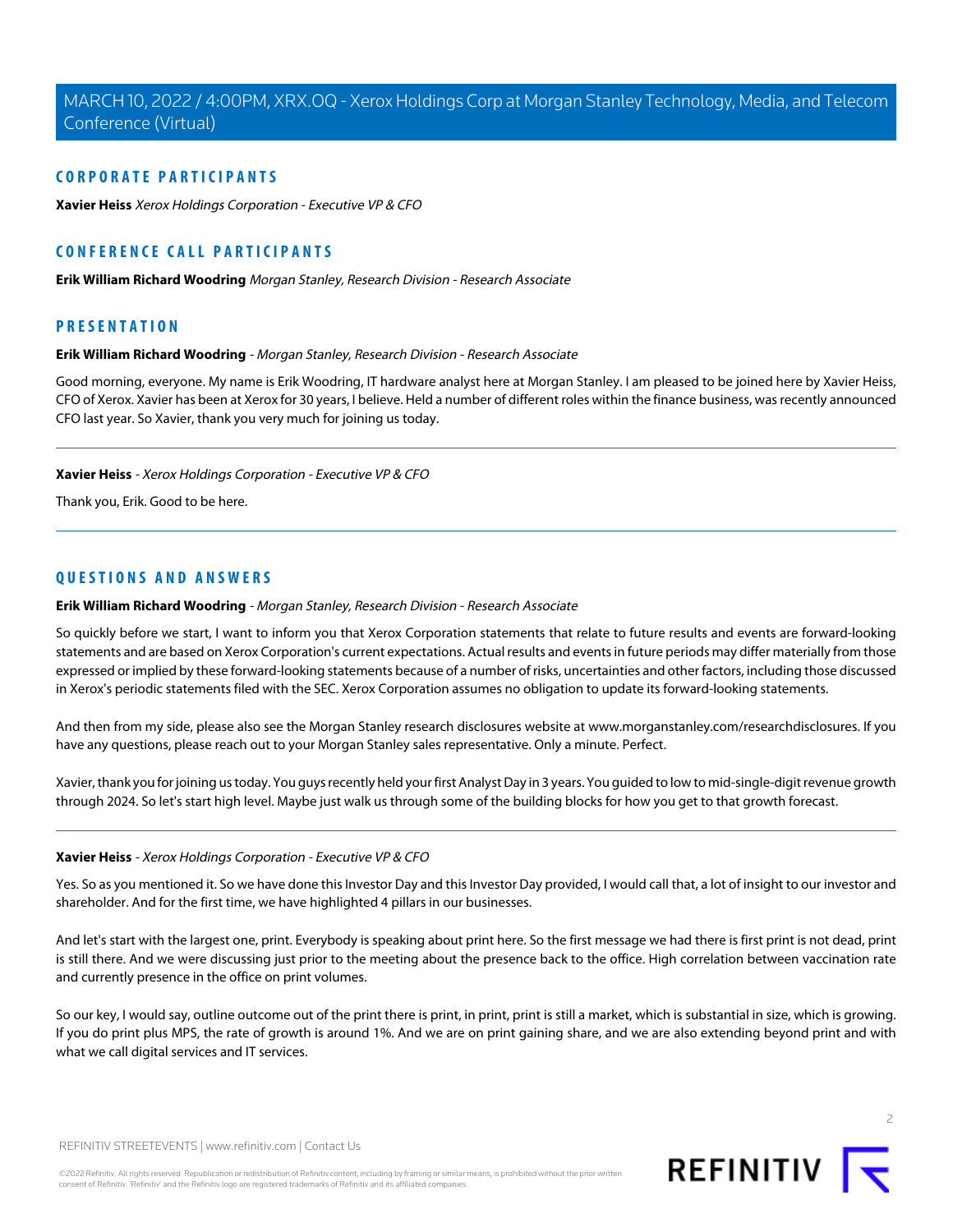We are attacking largest market with large TAM, which gives us confidence that we will do better than the market here and we'll be in a growth trajectory. This is very different to what I'm sure you have been used to, the famous secular decline of print. We don't see it this way, COVID reset the expectation, but we see growth of print. So that's the first piece of the puzzle here.

Then, as you know it, we have unveiled more component of Xerox. And the -- certainly the, one of the most surprising for investors was FITTLE. So we named FITTLE, our financing arm. We look at it as like a grandmother captive business, it was, it is not anymore. So FITTLE is now a business, financing business, which is attacking not only -- or covering not only Xerox equipment but also non-Xerox equipment. So everything which is around office equipment and beyond that we can finance.

And we gave proof point or data point on this one. We have some agreements already with company like Lexmark or Formlabs where we are financing of Xerox equipment here. So FITTLE, again, here the size of the business, we gave a number. This represents a little bit less than 10% of the total revenue of the company. On the one point, we are expecting this business to grow and to grow faster than the print business because we are capturing other markets and we are expanding the traditional captive business that the financing company is doing. So that's number two.

Number three is around software. And you have all heard about CareAR on how CareAR became when Xerox made this acquisition less than 2 years ago. And then we developed this software, which, at the end of the day, created, invented, developed a new segment, which is a customer service experience on how augmented reality, AR, CareAR, is changing completely this customer experience here.

And I'm sure we can cover this later on, but reason why the revenue trajectory for software and for CareAR is very exciting because we are in the 30%, 40% growth. We start with the base, and we will grow over time, but this will become -- I said it during Investor Day, I hope this business will become a \$1 billion business because there are expectations beyond this.

And finally, innovation. On innovation, going through the different phases on how PARC is moving from pure, I call that, research center into an incubation and monetization business unit here. I will share later on some additional information if you want to, but with 3D, IoT, on cleantech, we have now, I would say, good data points that some of the solutions of PARC, we can monetize it and clearly develop businesses as well on these.

So the story overall, we guided the total company next 3 years' revenue in growth. It did not happen for a long time. Growth, second year growth. And at the same time, we are also looking at expansion in gross margin and expansion in free cash flow.

# **Erik William Richard Woodring** - Morgan Stanley, Research Division - Research Associate

Perfect. So let's dig into all of that. Let's start with print and we'll move through some of the other businesses. Maybe just help us understand as we sit here today, how you're thinking or characterizing the shape of enterprise printing spending -- the recovery in enterprise print spending and demand thus far, and how that should evolve through 2022 and beyond.

# **Xavier Heiss** - Xerox Holdings Corporation - Executive VP & CFO

Yes. So this is the big question. Where print is going to and is print going onto a trajectory where we see some recovery? How does that compare versus pre-COVID-19? So we gave data point here by saying we expect this printer -- we call this print volume, print activity to be around under potentially slightly above 80% of what it was pre-COVID. So as we were speaking about. We were not the only one in the market saying this. So it's not like only Xerox declaring it is 80%. This is what the industry is currently seeing.

And we believe that when we look at this number, there is a little bit of conservatism. And that's the reason why within our Investor Day, we also highlighted what is the impact of 1% growth. So if you take 1% growth of print volume, which is one of the metrics -- it's not the only one, but a key metric that we are using, 1% growth drives an additional \$40 million revenue and drives an additional 20 basis points. So if you do 20 basis --20% time this number, you have, if we are back to a 2019 level, \$800 million revenue opportunity within this. And in our forecast -- and the way we were looking at this, in our forecast, we said we keep it at 80%. So slow recovery and gradual recovery of the print volume here.



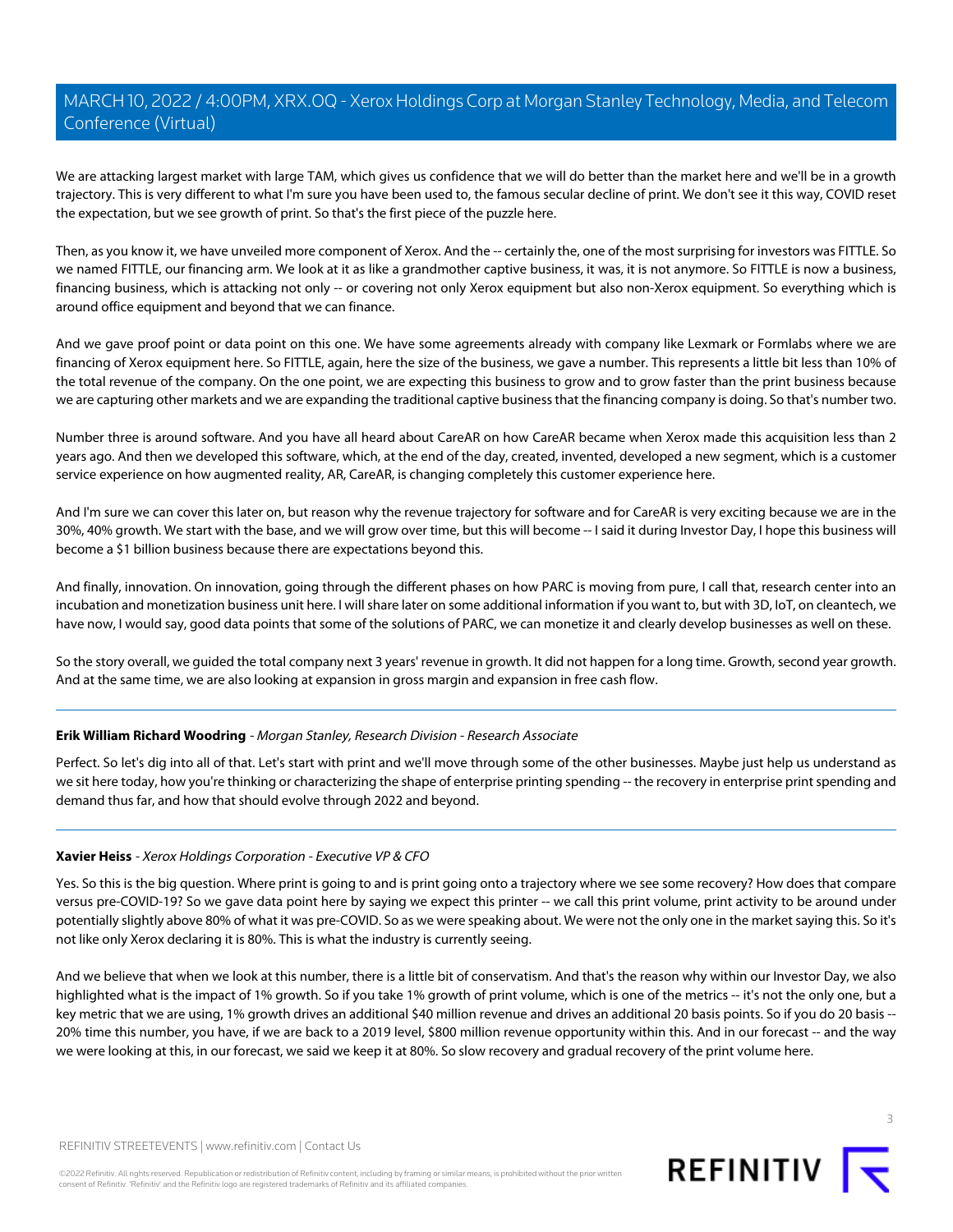So the other thing that we observed here is that, yes, will the back to the office be like it was before? And what we observe today with our customer on how they are behaving is that there is like a hybrid concept. But this hybrid is not -- I work from home and I need to do the same work from home. The hybrid is around depending on the company 2, 3, 4 days a week, 3 seems to be the number. And I'm not saying it's Monday and Friday or whatever, but it seems to be around, I would say, 3, 4 days, depending on the company.

And what we see is that when customers are coming -- and they are coming in the office -- employees are coming in the office, they use the equipment. So it was a big fear but, okay, with the comeback we say still print because you have read that -- the same article I read, print is dead is not true. Print is so fundamental currently in the way company are working in workflows.

It does not mean this print activity is not digitalized. It's not becoming more and more on a digital transformation, and we do that very well with our customer. But when customer need this, I would say, paper or the printing activity to support activities, they do it. The other things we noticed is that when they come on a limited number of days, they print more in a day than what they were printing before.

Simple term is very -- how to say, the reason are very simple is printing from home is nice, but if your device is #1, not secure, you have the CIO say, you don't want to do that. Number 2 is it costs a fortune. You have a nice inkjet printer, you print from home. The cost of print is 5x to 6x higher than if you use the printer here. So people like me are looking at this and say, hey, CFO cannot spend so much in everyone buying cartridges in order to fill this. So we have seen this (inaudible) help as well or it supports this revenue trajectory that we see on print volume coming from this here. So this is what we see.

Now on top of that, back to the number we mentioned, we have gained during this period. During the last 6 quarters, consequently, we gained market share. We gained market share not because it was -- we are better because of pride, but we gained market share because what we offer on our equipment is much more than what I call the just print or the copy only.

These devices became very smart. They become devices where you can scan, I won't speak about faxing, but the ability to transform via scanner a paper document into a numeric or digital document transform completely (inaudible). I'm giving you an example. One of the most frequent demand we have currently here is, can you help me with my accounts payable process. Or how can I move from a paper process because I still receive invoices when I receive invoices. Or some (inaudible) process, can I move from this into a full digital process? And we have in what we call document services, vertical solutions that address that very well.

And this is an area where we see double-digit growth in signings and a good complement it's adding very well with the traditional printing activities that we have.

# **Erik William Richard Woodring** - Morgan Stanley, Research Division - Research Associate

Perfect. That was really helpful. And then maybe just to build on that, embedded in your conversation about print is IT and digital services. That's a bit of a new conversation for Xerox. And so maybe just -- and you've talked about that growing double digits. So maybe just help us understand what are you doing in those markets? How are you positioned to win? And why can you grow faster than the market -- why can Xerox grow faster than the market?

# **Xavier Heiss** - Xerox Holdings Corporation - Executive VP & CFO

Yes. So great question. So 2 different markets, but this market complements very well what we have. So where Xerox is strong is, as you know it in print, we our leader in the market, we have a sales force and we have a service force. So we are present, we are covering directly or via channel partners a lot of our customers. On these strengths, we can leverage it and we can upscale them.

IT services came as a natural expansion of this. Why? Because a lot of this activity are very similar. That means when I describe the type of devices, you call it a multifunction device, let's call that the printer copier. It's very close to a computer. So connecting it on the network, being able to manage it, but then having the overall security, all the threat with cybersecurities that exists today and managing fleet of this well, it's something



 $\Delta$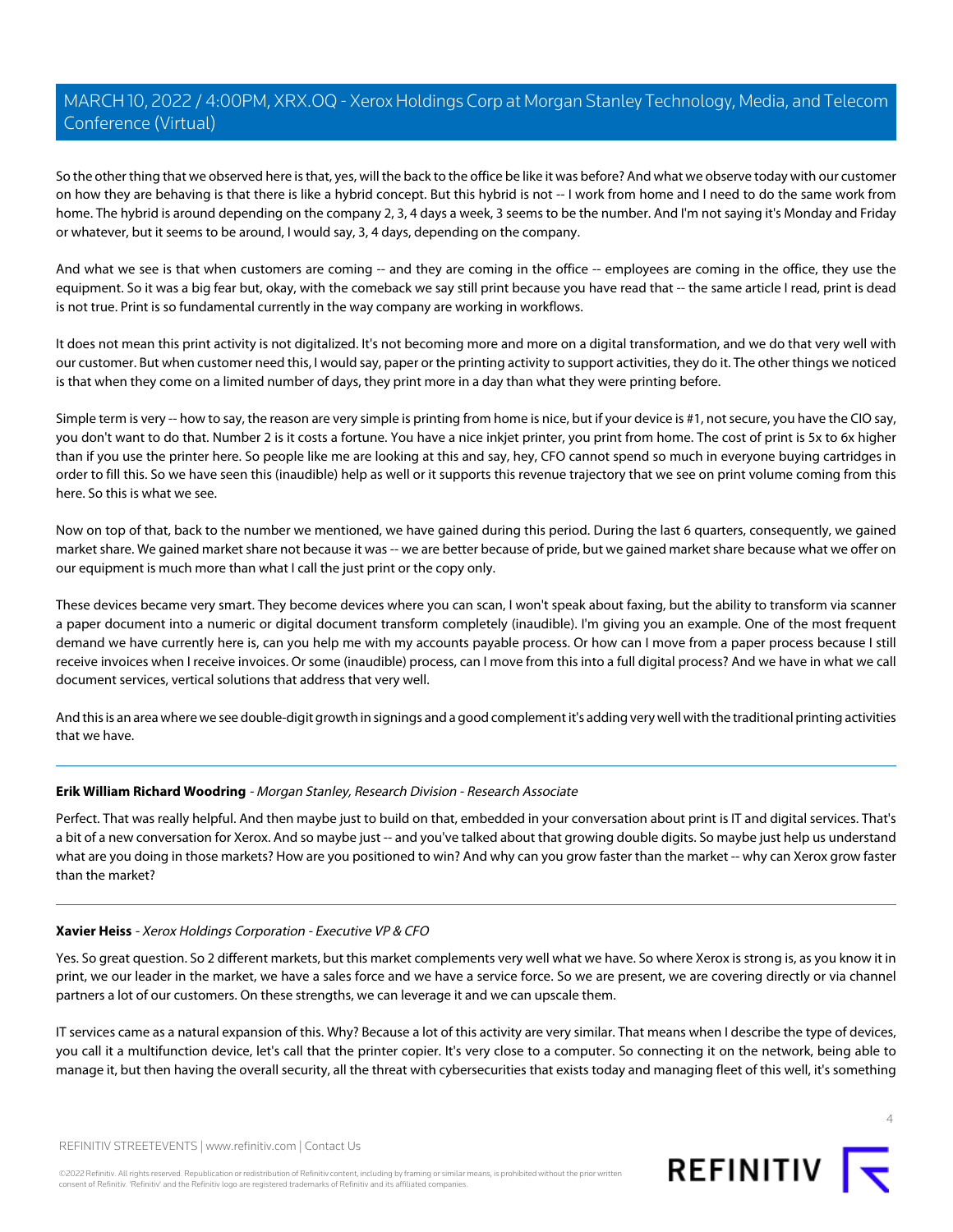we can do. Why can't we do that with other devices. And this is where we started this journey with XBS, specifically on the SMB market, and we are expanding here.

And we move from a pure, let's say, traditional IT services, I call that the box on some support behind this to now software and services associated to it. I give you 2 examples here, RPA. We are currently launching, for SMB, RPA solutions that enterprise can afford, SMB did not know that they can do that.

I mentioned accounts payable as a process. I have another vertical that we have on legal document when you can via Xerox scanning, RPA and then processing the document here, you can clearly create extra content that will make lower, more productive, make staff -- office staff much more productive than this.

Another example that we have in IT services is everything around security. And this is -- if you are an SMB company, you don't have a CIO or you need to do -- you need to be able to provide security here, we don't know how to do that. And here, I would call that the latest offer that we have or the broadest one. At the end of the day, we can provide a CIO on demand. I mean if you are a small business and you need some expertise around this, this is the type of things that we do. And we do that at scale, and we do it as well. I call that globally, U.S., Canada, U.K. and with some expansion in Europe.

So this is -- the TAM of this market is around \$700 billion. This is a growing market, more than 5% in the future year. So it's a good natural expansion here.

# **Erik William Richard Woodring** - Morgan Stanley, Research Division - Research Associate

Perfect. So maybe let's go on to the next business, FITTLE. Obviously, you alluded to rebranding it earlier. Maybe just share some detail on some of these new OEM partnerships that you've established and maybe your strategy to expand the number of customers that you're working with.

#### **Xavier Heiss** - Xerox Holdings Corporation - Executive VP & CFO

Yes. So FITTLE was certainly one of the best-known secrets within Xerox, so it's a hidden gem there. But we were considering this. And as you mentioned it, I have been in this company for a long time. And FITTLE was like, oh, we need to finance this equipment. Why? And think about this in the 60s, Xerox invented this concept of, oh, you cannot pay for the equipment because the equipment was expensive at that time. So you need to go into a model where you pay by subscription. And it was, oh, you rent the equipment and you pay by click. We invented this. So today, everyone is saying a software subscription model. Yes, we have been in this business for quite a long time. Long time.

And when we created this, I think, it was like a natural fit. And today, when we go to a customer, we don't discuss literary financing. What we discuss about is what do you need, how much it will cost per month and how fixed and variable will pay. And what we realized that over time, we have created a significant business use of the size of the portfolio.

We have 700,000 assets currently being managed, 150,000 customers. SMB like large enterprise, high-quality portfolio, more than half of the portfolio is investment-grade, well-managed, low write-off rate there. So this portfolio over time grew. And then we said, if we are good in doing this for us, why don't we expand it? Why don't we offer it? And we started the journey.

So I mentioned Lexmark being one of our first OEMs willing to play with us, interesting. We are a competitor in some cases. But there is no issue here because we provide only services. We are not competing on the same type of customer, and this is providing the services side and also all the bidding and the admin activity around this year.

Then we expanded to -- Lexmark is very similar to office equipment, and we expanded and we said, okay, what about other type of devices? We knew for 3D printing, for example, that we can finance our equipment, Xerox equipment on 3D.

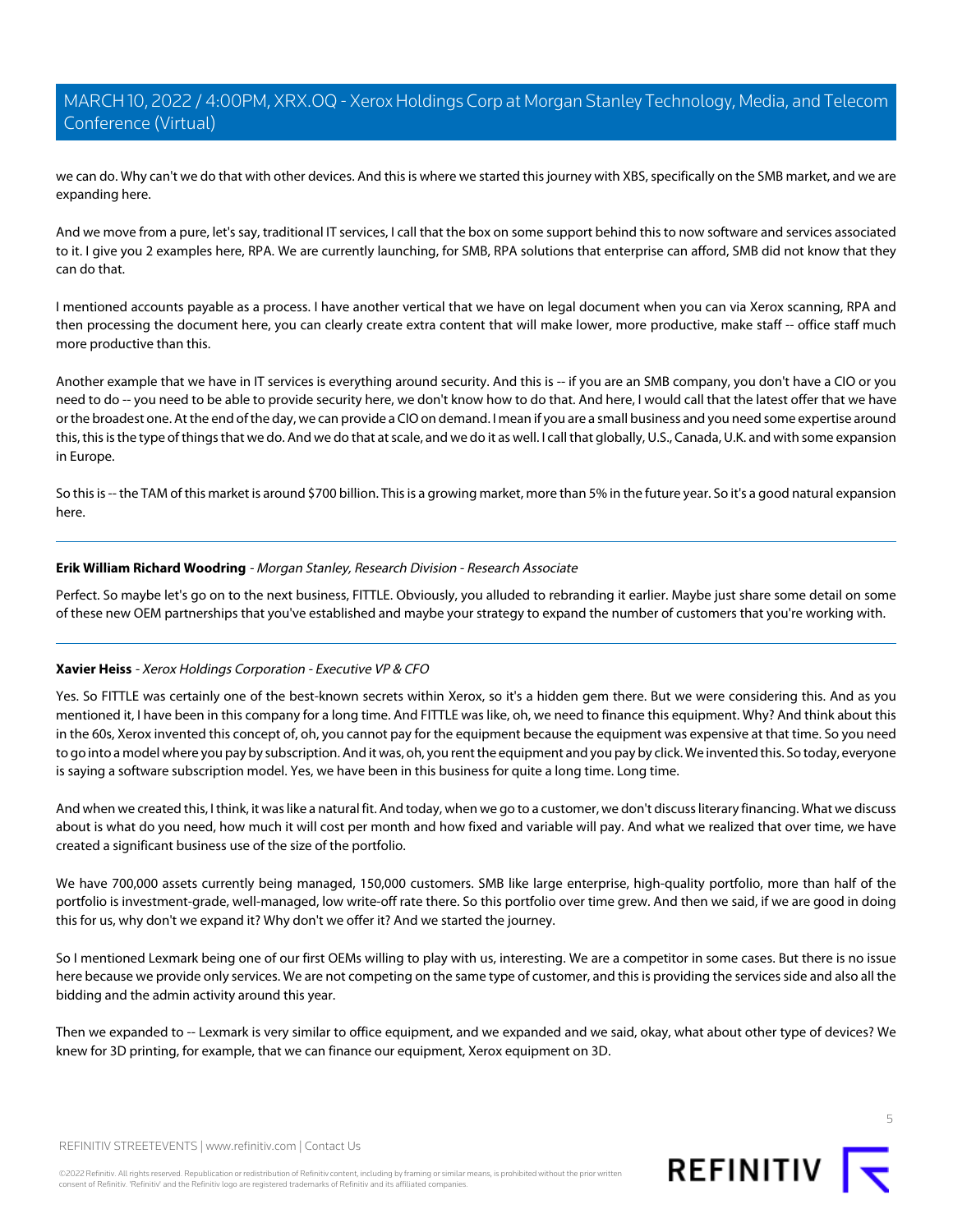And with Formlabs, we have a similar type of agreement. And we are planning. Currently, we have a pipeline of OEMs or other type of industries that we are expanding. And it could be specifically OEMs or it could be people reselling. I mean you can think about like a distributor or reseller willing to finance a portfolio, we can do that as well.

So exciting journey, growth here, large market and growth here will be higher than the traditional, I'll call that, equipment growth there because we are capturing broader markets.

## **Erik William Richard Woodring** - Morgan Stanley, Research Division - Research Associate

Right. Okay. Perfect. Moving on to CareAR. You've announced a relationship with ServiceNow in the past. So maybe just talk about that. And then the second part of the question would be people might say, well, you're historically a printing business. Why are you the best steward of a software business, so to speak? So maybe help answer that question in the second part there.

## **Xavier Heiss** - Xerox Holdings Corporation - Executive VP & CFO

Yes, that's a great one. On the journey, it's very simple, and then it became obvious for us. We did not acquire CareAR to make a software business. We acquired this software and this capacity. So I just would like to remind what CareAR is. CareAR is a software that support not only the field technician, service engineer, but also user with augmented reality in any interaction you could have with an equipment, I call that, that is broken or you need help with. So think about the most frequent example we have is your washing machine as a problem. You don't know how to fix it and things like that. How can you do that?

The other one is the example Steve gave on stage, you remember, your satellite box or your broadband box is broken and you go to call center. No one knows really how to do that here.

Here, you change completely the experience. And the experience is you use augmented reality tools, it could be a phone, it could be a tablet, it could be glasses, it could be drone for a certain industry. And with guided interaction. And some of these guided interaction could be human or could be artificial intelligence-driven there. You completely change the experience.

What is the purpose? At the end of the day, when you look at this here, the purpose is to improve the customer satisfaction on the equipment, to get the first time fixed. Or if you need to send an engineer or to have someone going on site, you have the next time when the engineer goes on site with the right part at the right time when they need to do that.

So this is a new segment, large TAM. So this market is currently roughly \$30 billion. Next 3 years will grow to \$80 billion. So it's a big market. The reason why Xerox entered into this, we are in this business. We are doing this. I mean we have -- I won't quote the exact number, but we have more than 10,000 engineer -- Xerox engineer across the world doing some of this activity. And clearly, we want to be customer 1 and get the benefit of this.

When we realize how far, how deep this benefit were not only financially, think about as well about carbon footprint. When you do this here, you don't need to have someone going in a car, fixing the box. You can do that on the phone or interact -- human interaction remotely there. So you can improve CO2 emission, transportation costs, all the costs associated with the other key channels that you have. I don't know if you realized is that a lot of the service engineers are aging. And they have been in companies for a long time, and they have like monolithic knowledge. They know something very well. But as soon as you ask them to look at another problem, it's, oh, I don't know this. I don't know this computer. I don't know this box. I don't know this copier. I don't know this printer. I don't know this car.

And then you say, okay, it is technology enabled. I don't want to say anyone because you need to be, I would say, tech savvy in order to know how to fix something. But anyone who does not know precisely the equipment, they can fix it. And this change the pattern, Great Resignation or great retirement. Some of these people will retire, how do you replace these people? This technology enables this.

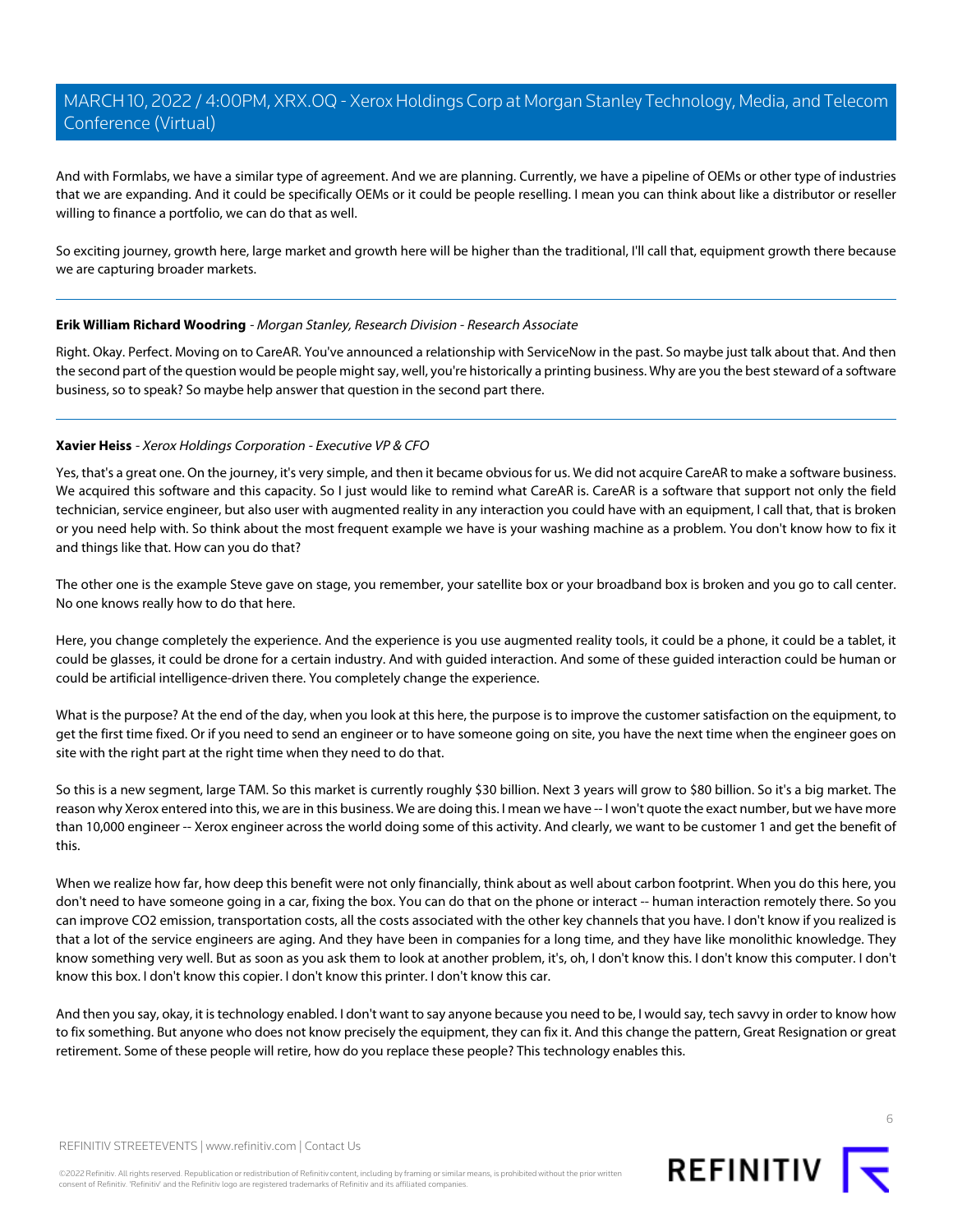So having learned all of this, having decided to invest in this platform, you saw the investment, we commented on the investments that we are putting in these businesses here. We clearly believe this is like a great story.

ServiceNow, look at it. We are the only AR care platform that is reference and ServiceNow is recommended with ServiceNow. They put an investment. At the end of the day, we have a valuation of around \$700 million of this business. We plan to have a revenue growth of 30% to 40% in the future. And I said it that we are pushing everything so this business will become bigger and bigger.

## **Erik William Richard Woodring** - Morgan Stanley, Research Division - Research Associate

And maybe just to add on to that. How does Xerox go about selling this business? Are you packaging it with other products and solutions that Xerox sells? Is it the same sales group? Is it a different sales group?

#### **Xavier Heiss** - Xerox Holdings Corporation - Executive VP & CFO

Mainly 3 channels. I will start with the obvious one, so we leverage ServiceNow. As soon as you have someone, a customer with ServiceNow, they can use -- they can't use. They have to license it, but they can use the platform. So this is by leveraging ServiceNow and some of the software providers that can use this platform.

The second one will be retailer distributor or a large system integrator. We have -- and we're already working with, let's call that the Deloitte, the TCS and other in the world, where they look at this and they complement their offerings with this type of platform.

And lastly, we leverage some of this technology within our own solution. We do not say this is our sales force, a traditional copier seller or printer person there, we need some help in order to support this. But at the same time, we have a large Xerox customer product -- customer portfolio. And these customer are quite eager to understand what we are doing on the appetite.

I'll give you an example. We are very present in bank. Banking ATMs is a problem for them. An ATM which is broken is money that they are losing. And CareAR helps them anyone being in a bank, becoming like an ATM break fixer.

#### **Erik William Richard Woodring** - Morgan Stanley, Research Division - Research Associate

Got it. Interesting. A topic, obviously, that's been fairly pervasive throughout this week has just been the supply chain. And so maybe just help us understand high level the impact of the supply chain as we move through calendar 2022. Any sense of normalization and maybe, where you're facing the greatest challenges, right? Supply chain is a very broad term. So maybe unpackage those 3 together.

#### **Xavier Heiss** - Xerox Holdings Corporation - Executive VP & CFO

So we are not different, I would say, to what you will hear. You will not hear something very different from us here. So last year, it started with 2 things. It was like raw material, processors, everything which is call that electronics related. And as well that we call that supply chain, but it's also all the transportation chain from getting something from Asia or wherever in the world to our location, container crisis due to COVID-19 on the demand creeping. Some of it was fixed by saying, okay, you want this, you pay more. So you have a cost pressure coming here. Some of it has been more, okay, it's longer to get a container coming from Asia to U.S. or to Europe here.

So we have seen an improvement. The raw material is mainly behind us here, some resin and things like that is behind us. On the supply chain, I would say shipments are coming better, but of course, the price point is higher versus what it was. We believe it will normalize because the capacity is here, but there is still a high demand versus the capacity. I won't comment what does, I would say, the Russia air traffic, planes being delayed, does not impact us directly here. But it's another constraint that -- or constraint tension that we have seen recently.

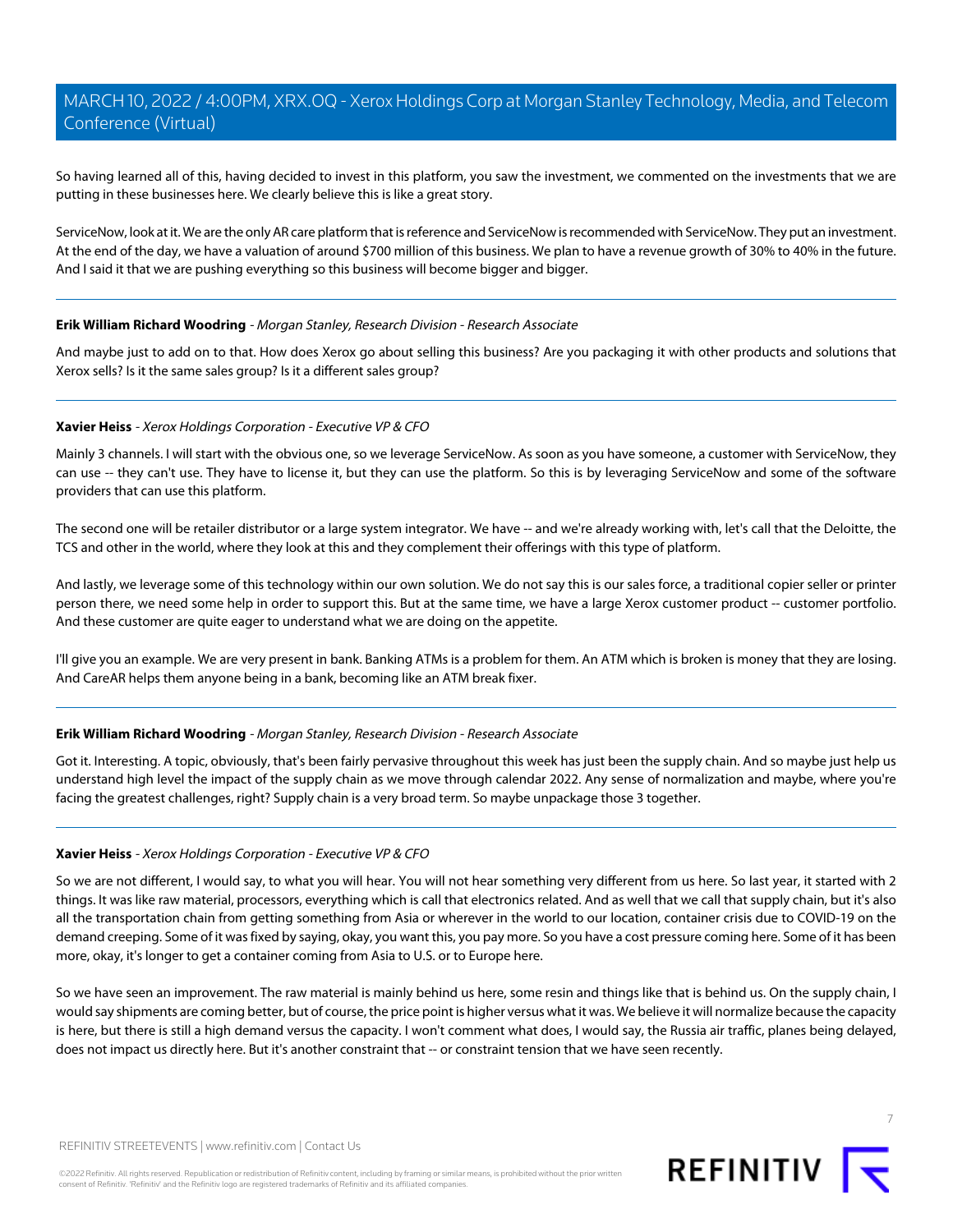And the last element that we have is processor. And processor is certainly the longer lasting item that we have. In our forecast and the way we look at 2022, we are expecting Q1 and Q2 still to be hit very similar to what we saw in quarter 4. And we are expecting a slow recovery in quarter 3, quarter 4.

And then we can go into detail because each type of, let's call that, electronics processor, depending on nanometers, precision and things like that, has a different dynamic here. But it's not like -- at the end of 2022, we don't believe we will be back to normal. What is the translation of this? We commented here in our quarter 4 earnings, \$350 million of equipment backlog of orders. We do these orders are not fungible. Customers are waiting because they already have equipment, but this is significant. That means I've been in this industry for a long time, never seen a number as big as this one.

## **Erik William Richard Woodring** - Morgan Stanley, Research Division - Research Associate

Right. Right. And then you alluded to it, but maybe just help us understand how significant is the potential impact of the conflict that's taking place in Eastern Europe.

## **Xavier Heiss** - Xerox Holdings Corporation - Executive VP & CFO

So just on Eastern Europe, so Russia-Ukraine specifically here. First, our thoughts are with the people being impacted. This is like a crazy situation currently here. So we have done everything on our side from a company point of view to protect our employees. And so far, we have good news around everyone is healthy, is in good health and in safe position. But this is first where our first concern was.

After that, we're looking at it more from a business point of view. If we look at this region here, this is a little bit less than, I would say, low single-digit revenue and profit for us. So it does not mean it's not material, but I just want to -- it's not something that will disrupt the entire company based on what we know today.

Third point I want to be clear as well there is there are sanctions currently in play. We are a U.S. company. We are dealing as well being an EU company or a U.K. company in different places, trading with Russia and Ukraine. We are following the sanction.

#### **Erik William Richard Woodring** - Morgan Stanley, Research Division - Research Associate

Perfect. So a big part of the focus of your Analyst Day was providing this incremental data on each of these FITTLE, CareAR and PARC to help us think about how we could think about Xerox from a sum-of-the-parts standpoint. And so maybe help us understand why is that most appropriate? Or why is that appropriate? And how to think about Xerox shares? And then maybe some of the details you can share the way that you guys think about sum-of-the-parts.

#### **Xavier Heiss** - Xerox Holdings Corporation - Executive VP & CFO

Yes. It's quite simple. When you look at the (inaudible) of the outcome and cost and valuation of the company, okay? You have a valuation which is depending on the share price or the enterprise value. I mean, which -- I would call that is low versus what we know and what we see. And the reason why we say it's low, it's because I would say in the past, we have not -- what -- the way we are communicating was total Xerox. And we're giving KPIs inside metrics around this. And we have to approach it differently and give investor and shareholder much more insight of each of these businesses.

I will give you an example. So print business, there are multiples that exist something like that. So print business should be valued, but just the print business. Not -- this print business multiple should not be applied to other businesses that I described there. And as I mentioned, these businesses are becoming more and more prevalent. I mean currently, the print is in the range of 85%. We expect the print to be lower than 80%, 75% in the future.

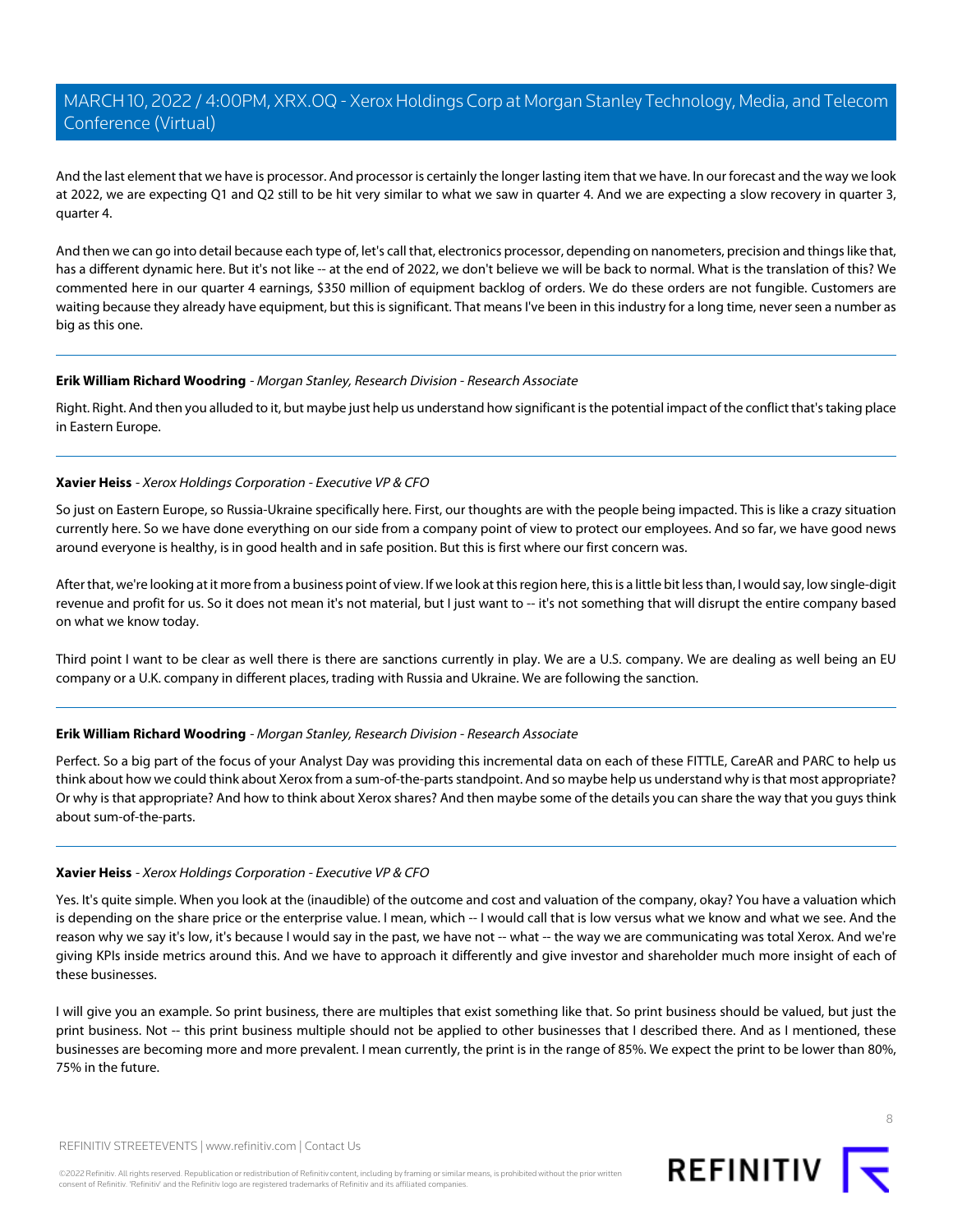So what does that mean? It means the other businesses need to get a proper valuation. And there is one for me, which is so obvious, which is FITTLE. FITTLE is a financing business. Every financing business at least kept the value of its book. And of the books, the portfolio. We got 0. So if you just take what we have the valuation of the company, let's say, \$3 billion today, we have a portfolio which is the book that we have at FITTLE is \$3 billion. Why isn't it any valuation for this?

So that was the reason why -- and I commented as well during Investor Day, we'll go in segment reporting in quarter 1. We will report FITTLE separately. So you can see the number, and you can see the rest of Xerox without FITTLE. But FITTLE is an obvious one that should be valued. And we look at the software business. Today, we have no credit. We have an external valuation and out of pocket, we get this \$700 million valuation here. We should get a credit as well for this.

And then you have PARC, on in PARC innovation. You can look at each of these new nascent business, which have large time in growing segment, each of these businesses, I have at least multiple which depending on these different industries, 3D, IoT, cleantech between 5 to 7x of revenue. We have 0 for this.

So that's the reason why at the end of the day, we gave, I would say The Street, the investor, the decoding, how to look at this and each of them can go through this and say, okay, if I apply my proper valuation, what it will be.

## **Erik William Richard Woodring** - Morgan Stanley, Research Division - Research Associate

Right. Okay. And then I think this management team has shown -- you're not afraid of taking action, right? Let's say that we are here, same stage 365 days from today, you hit your financial targets, Xerox stock is still trading where it is. Would you guys think about monetizing these businesses? Or are you somewhat in it for the long haul, so to speak?

#### **Xavier Heiss** - Xerox Holdings Corporation - Executive VP & CFO

So the first thing is we already know that today, the value is not the right valuation, okay? So this is on -- if it lasts another year, then we are considering everything. But the reason why we have done what I call the open Kimono approach here by showing financial at a detailed level for each of the businesses is to move away from this.

And the second message we have is, okay, print, we understand print is still a large, print and services is still a large part of it there. But our perspective, the way we look at printer is not like a secular 5% decline in squeezing and (inaudible) things. We are gaining share, we are also expanding with IT services and digital services in growing market. So there is also a positive perspective there. So we will consider any catalyzator or any element that can crystallize that each of these businesses have a different value.

#### **Erik William Richard Woodring** - Morgan Stanley, Research Division - Research Associate

Perfect. So we're almost out of time. I just want to give you an opportunity to kind of end with any final thoughts to help us understand what you think again is probably most underappreciated about the story today.

#### **Xavier Heiss** - Xerox Holdings Corporation - Executive VP & CFO

Thank you, Erik. My only message will be think about it by saying the sum of the parts, the reason why we went through the sum of the parts is because Xerox is not only what you usually call print business here. So with the print part and this print part still has some excitement within there. But at the same time, we have created -- in order to create this secular revenue growth not decline for this company, we have created and we are creating this new business here. So we should get the proper valuation for this.